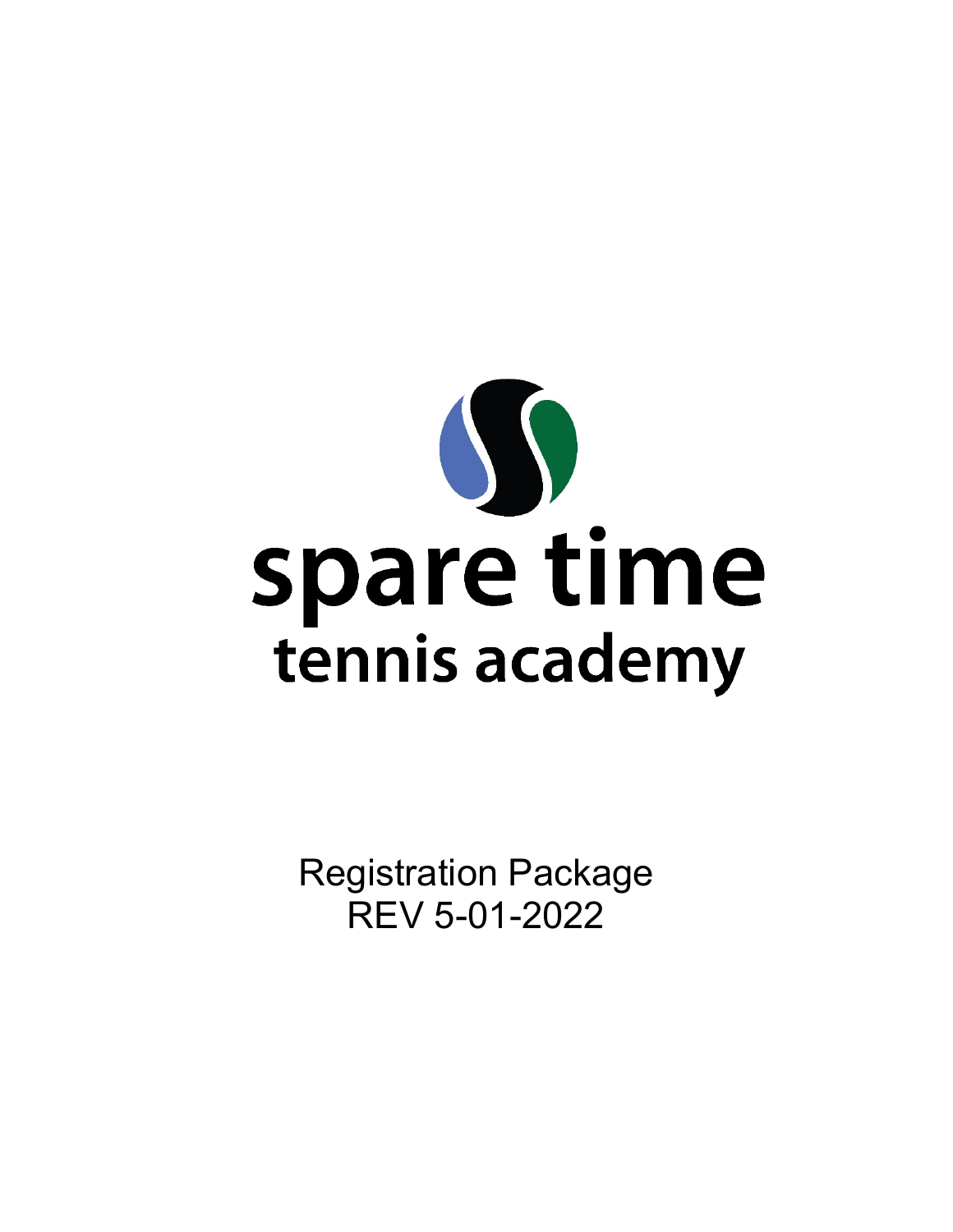### Program Description

The Spare Time Junior Tennis Academy is a year-round program designed for the serious tennis player to achieve their tennis potential by providing consistent training on a daily basis. Academy training sessions are Monday-Friday at 2 Spare Time Club locations and run all year long. Spare Time Sports Club members on the Monthly Unlimited Academy plan can also take advantage of the Spare Time Indoor Tennis Center when other programs cannot run due to rain or inclement weather. The monthly Academy fees are set to encourage consistent year-round participation. The program is very family friendly with discounts for multi-player family members in the program.

Players must try-out for Academy and if accepted by the site Academy Director, return the registration package and deposit before the Player is an official Academy member. Delay in returning the registration and securing a club membership will result in paying the daily non-member rate.

### Program Success

#### *Train with the best!*

The Spare Time Junior Tennis Academy has a proven track record, producing over 200 college tennis players competing at over 85 major college university programs. Some examples include: **Pac12**> Stanford, Cal, USC, UCLA, Arizona, Washington, **Big10**> Michigan, Purdue, Ohio State, **Ivy League**> Cornell, Harvard, Princeton, **Military/Private**> Navy, Air Force, Pepperdine, Hillsdale - most on tennis and/or academic scholarships. Players training in the Academy have garnered over 30 National junior titles, with some of our star players going on to compete at various levels of the Professional Tour circuits.

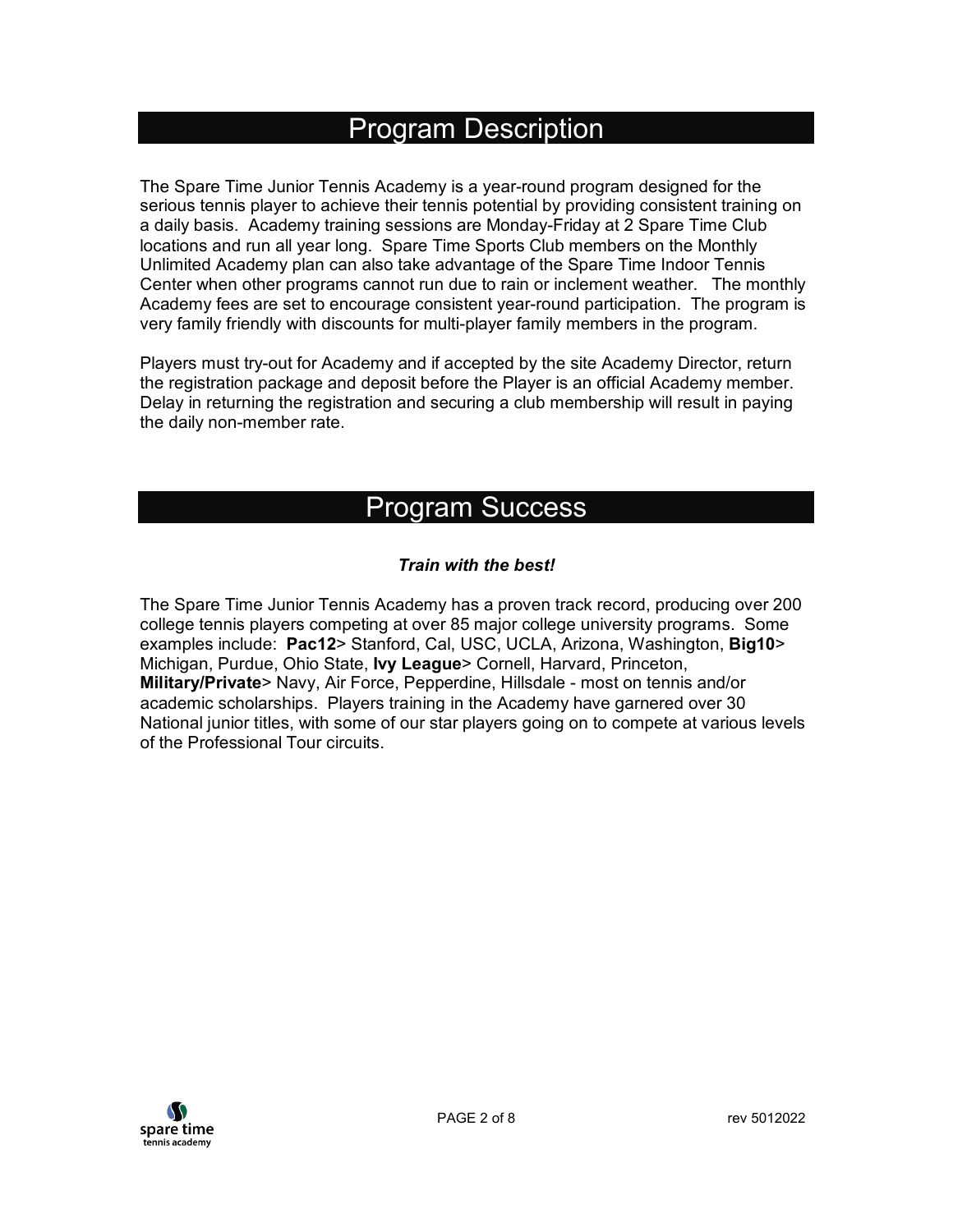# Program Pricing

**Club members opting for the unlimited monthly option will have monthly fees automatically added to club house charges on their monthly statement.** Club members who use the Academy on a daily basis will have each daily fee added to their membership statement. Non-members must pay for each session by check to the Academy Director prior to the start of the session.

| <b>Term</b>                                                                                                                              | <b>Member</b>                         | <b>Non-Member</b>                                                                      |  |
|------------------------------------------------------------------------------------------------------------------------------------------|---------------------------------------|----------------------------------------------------------------------------------------|--|
| <b>MONTHLY</b><br>(Unlimited Usage)                                                                                                      | \$240.00/mo.                          | n/a                                                                                    |  |
| <b>FAMILY - 2 players</b><br>(Unlimited Usage)                                                                                           | \$360.00/mo.                          | n/a                                                                                    |  |
| <b>FAMILY - 3+ players</b><br>(Unlimited Usage)                                                                                          | \$390.00/mo.                          | n/a                                                                                    |  |
| <b>DAILY</b>                                                                                                                             | \$45.00/day                           | \$60.00/day                                                                            |  |
| <b>INDOOR</b><br>(Spare Time Members Only<br>with Monthly Unlimited<br>Academy)                                                          | \$15.00/day                           | n/a                                                                                    |  |
| \$135.00<br><b>REGISTRATION FEE:</b><br>*Includes Academy apparel kit<br>Non-Refundable                                                  |                                       |                                                                                        |  |
| <b>Official Academy Kit Provider:</b><br><b>Squad Locker</b> (Store link and coupon code will be<br>provided upon completed registration |                                       |                                                                                        |  |
| <b>Academy Apparel Kit:</b>                                                                                                              | <b>Hooded Sweatshirt</b><br>Cinch Bag | <b>Value Collection Kit includes:</b><br>Short sleeved T-shirt<br>Long sleeved T-shirt |  |

*Note: Additional items and upgrades can be purchased by players, parents, fans.*

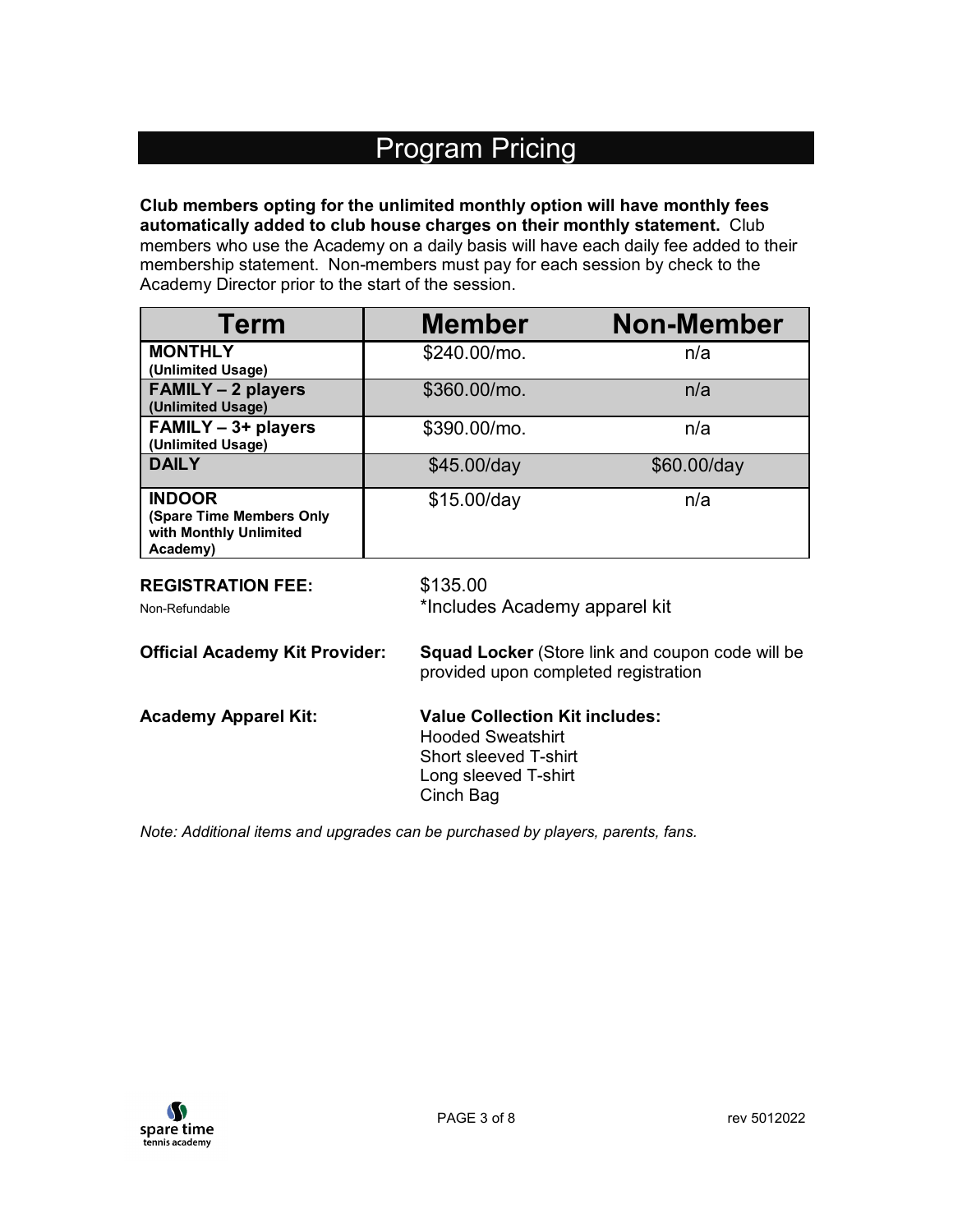## Academy Locations

- **SACRAMENTO** Academy Director: Bill Campbell Rio Del Oro Sports Club 119 Scripps Drive Sacramento, CA 95825 916-488-8100 or Cell/Text 916-296-5422
- **FOLSOM Academy Director: Doug Atkinson**  Broadstone Sports Club 820 Halidon Way Folsom, CA 95630 916-983-9180 ext. 15 or Cell/Text 916-952-3909

#### **CORPORATE**

| Academy Program | Chrys Atkinson                           |
|-----------------|------------------------------------------|
| Manager:        | Spare Time Sports Clubs                  |
|                 | 11344 Coloma Road, Suite 350             |
|                 | Gold River, CA 95670-4481                |
|                 | 916-859-5910 ext. 3081; Fax 916-859-5949 |
|                 | chrysa@sparetimesportsclubs.com          |

## Program Details

#### **School Year Schedule**

ACADEMY ON COURT WORKOUTS Monday thru Friday 4:00 – 6:00 PM

PROGRESS REPORT Provided to each player periodically by request

#### **Summer Schedule – Varies by Location**

ACADEMY ON COURT WORKOUTS Monday thru Friday 2 hours

PROGRESS REPORT Provided to each player periodically by request

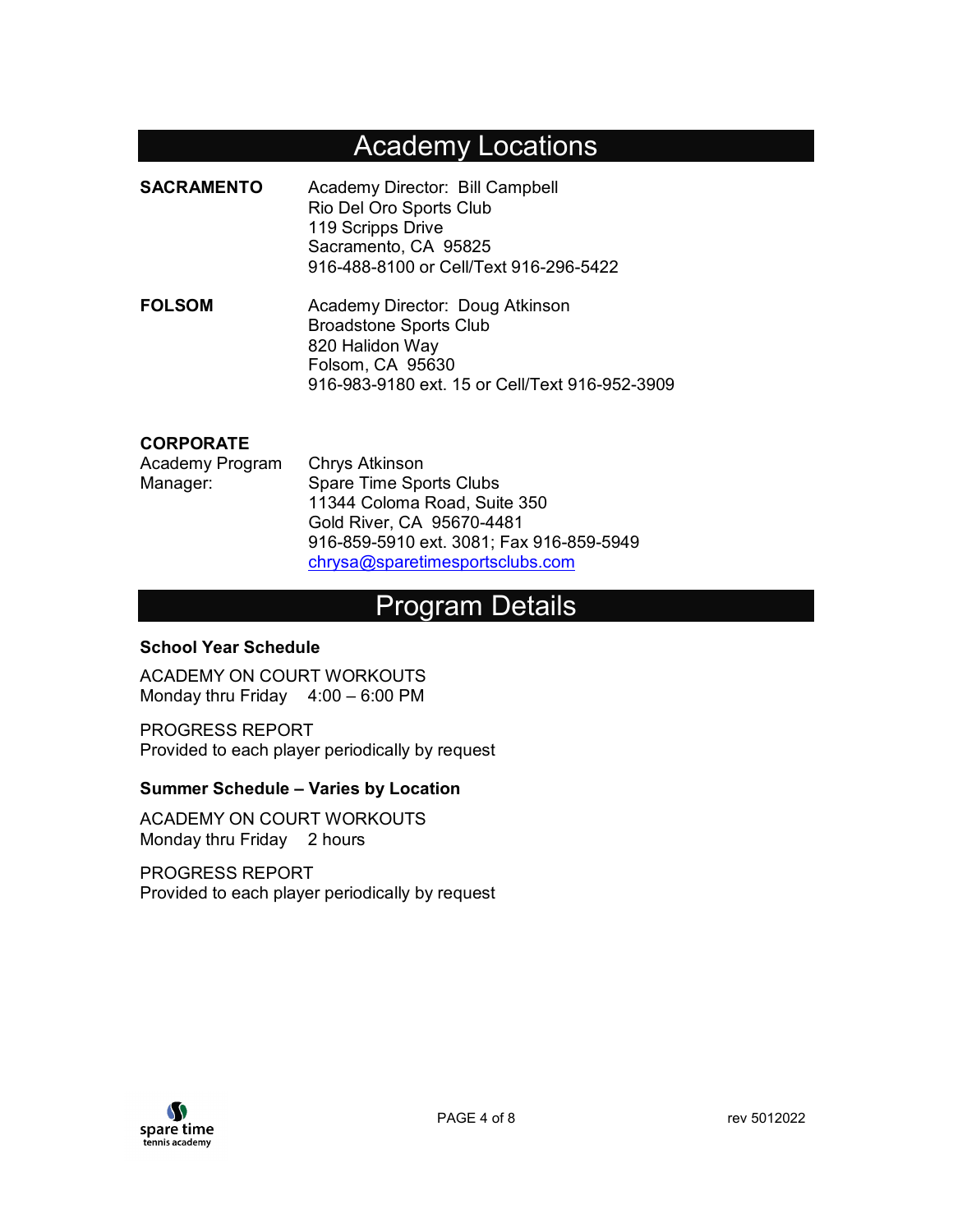# Rules & Regulations

- 1. Academy Players must have a valid Spare Time Club membership card to use the facility. Non-members may not use any of the facilities at the clubs outside of Academy courts during the session. (**Academy players must be a Spare Time Sports Club member AND be on the monthly unlimited program to use the Indoor Tennis facility.**)
- 2. For Monthly Players, a cancellation of enrollment in Academy requires an **email** to Chrys Atkinson - [chrysa@sparetimesportsclubs.com](mailto:chrysa@sparetimesportsclubs.com) - to change the status of your account by no later than the  $25<sup>th</sup>$  of the previous month. No phone in or verbal changes are acceptable. No refunds will be issued without proper written notification.
- 3. Monthly Unlimited payments must be charged to a membership account and not paid by check or cash.
- 4. Non-members must pay for each Academy session before going on court. Payments must be paid by check, payable to Spare Time Sports Clubs and given to the Academy Director before the session begins (\$55/day). Non-members and those players on daily drop-in are **not allowed to use the Spare Time Indoor Tennis** Facility.
- 5. Academy players must be currently active for a minimum of 90 days, monthly unlimited before they can make direct reservations at the Indoor Tennis Center.
- 6. Academy utilizes Tennis Locker App. After registration paperwork has been turned in and processed you will receive an email from Chrys Atkinson with additional details and requesting information to add player/parent to the app. The requested information must be provided to be added. Tennis Locker is the primary way information is pushed out to players, including Indoor notifications and other digital tools.
- 7. Proper tennis attire is required, including wearing shirts at all times. Athletic, nonmarking tennis shoes required on tennis courts.
- 8. Water, sunscreen, and tennis equipment are required every day.
- 9. Cell phones should be turned off or set to "silent" during Academy sessions and not accessed during training (left in bag – not pockets).
- 10. Parents are not allowed on court or to be disruptive during Academy sessions.
- 11. Profanity and rude behavior will not be tolerated from players, parents or anyone associated with an Academy player.
- 12. Cancellation of Academy is done via email request to [chrysa@sparetimesportsclubs.com.](mailto:chrysa@sparetimesportsclubs.com) If you wish to also cancel your club membership, this must be done at the club you joined.

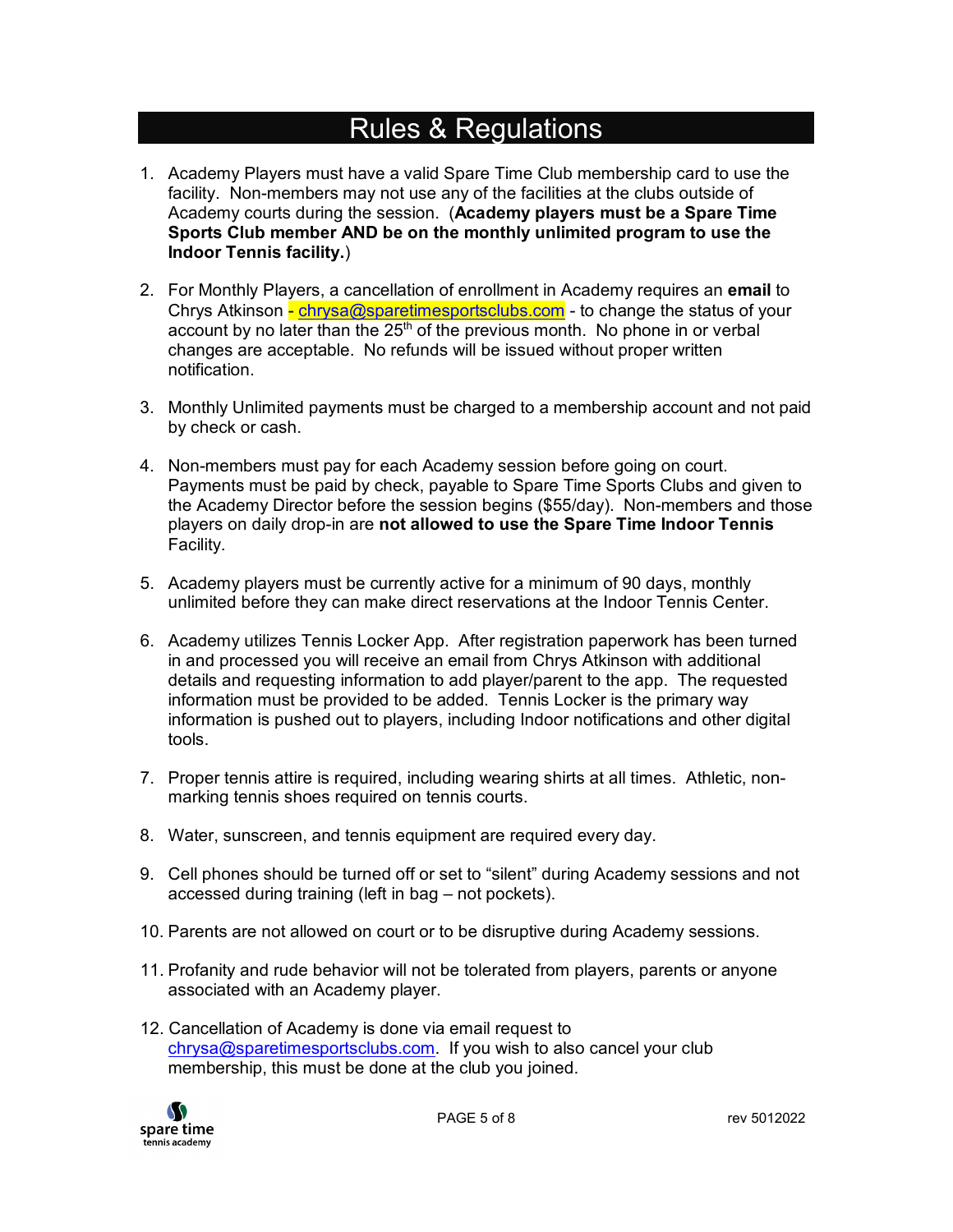# **Tournaments**

**Every player should compete in a minimum of 1 tournament per month (barring injury). We suggest you map out your annual tournament plan with your private coach.** 

- *All Academy players should participate in a mix of USTA, UTR, Team Tennis, and SATA events that fit their level to provide live play experience and to identify strengths and areas for improvement.*
	- *1. USTA -<https://playtennis.usta.com/tournaments>*
	- *2. UTR -<https://www.universaltennis.com/>*
	- *3. SATA -<https://www.universaltennis.com/>*

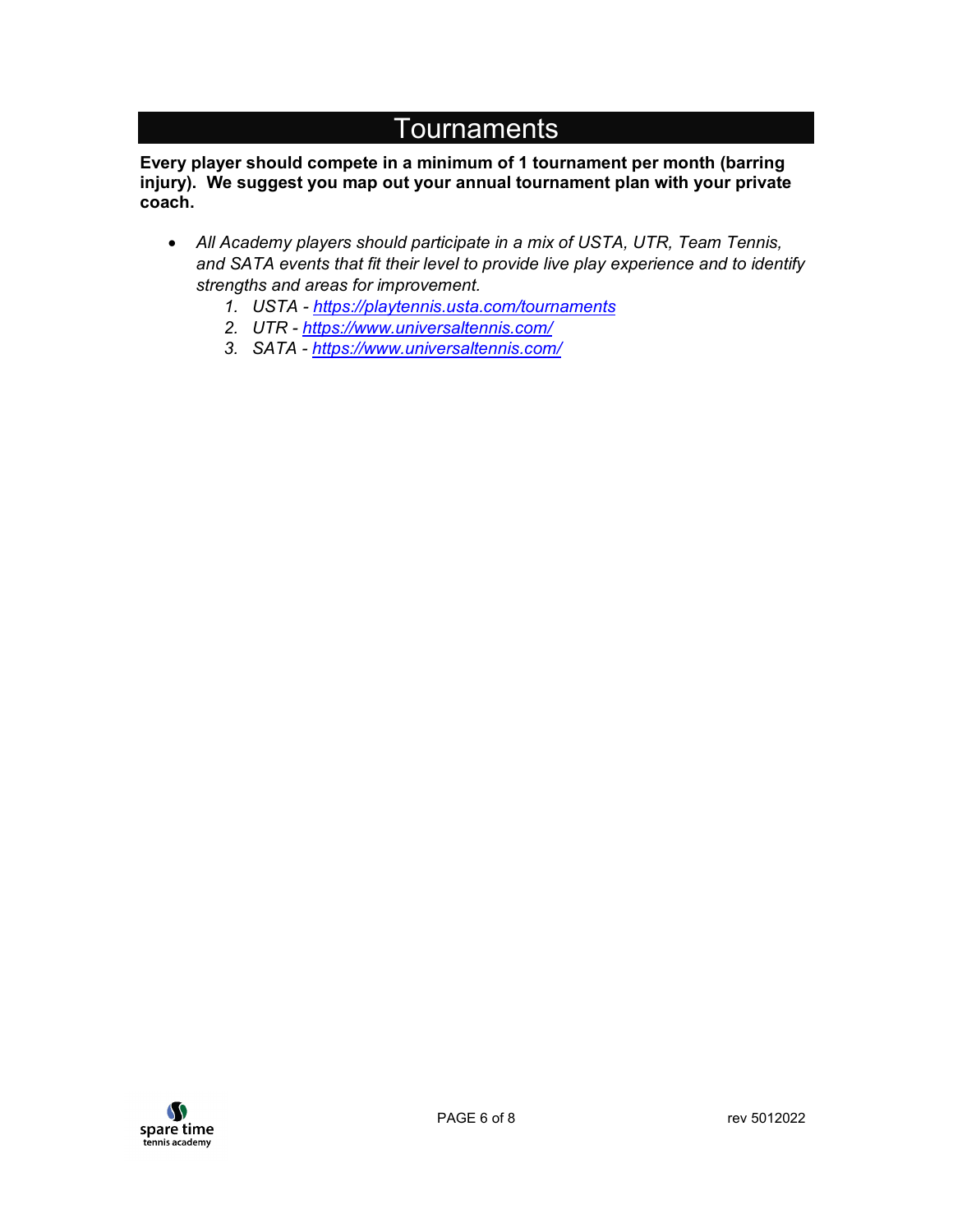#### **Registration Form** (Complete & Return To Academy Director)

| Participant Name:<br>Last Name                                                                                                                                                                                                             |                                                  |                            |  |  |
|--------------------------------------------------------------------------------------------------------------------------------------------------------------------------------------------------------------------------------------------|--------------------------------------------------|----------------------------|--|--|
|                                                                                                                                                                                                                                            | <b>First Name</b>                                | Middle Initial             |  |  |
|                                                                                                                                                                                                                                            | Parent (or Guardian) Name(s): Club Membership #: |                            |  |  |
|                                                                                                                                                                                                                                            |                                                  |                            |  |  |
|                                                                                                                                                                                                                                            |                                                  |                            |  |  |
|                                                                                                                                                                                                                                            |                                                  |                            |  |  |
| Cell Phone ( ) Fax Number ( )                                                                                                                                                                                                              |                                                  |                            |  |  |
| Email Address: No. 2014 No. 2014 2015 2016 2021 2022 2023 2024 2024 2022 2023 2024 2022 2023 2024 20                                                                                                                                       |                                                  |                            |  |  |
|                                                                                                                                                                                                                                            |                                                  |                            |  |  |
| USTA No: ________________                                                                                                                                                                                                                  |                                                  |                            |  |  |
| USTA NorCal Ranking: USTA National Ranking: Other: USTA NorCal Ranking:                                                                                                                                                                    |                                                  |                            |  |  |
| Personal Coach: New York Coach                                                                                                                                                                                                             |                                                  |                            |  |  |
| Recent Tournaments/Results: Network and the Contract of the Contract of the Contract of the Contract of the Co                                                                                                                             |                                                  |                            |  |  |
| Spare Time is authorized to charge the \$135 registration fee directly to my membership<br>account if a check in the amount of \$135 is not attached: lnitials:                                                                            |                                                  |                            |  |  |
| <b>REGISTRATION WILL DEFAULT TO MONTHLY UNLIMITED UNLESS OTHERWISE</b><br><b>INDICATED BELOW.</b>                                                                                                                                          |                                                  |                            |  |  |
| Full-Time Monthly Unlimited: □1 player □ 2 player □ 3+ player<br>(Members only) – I agree to have the monthly fees charged to my Spare Time membership account. DEFAULT WILL BE MONTHLY<br>UNLIMITED IF NOT SELECTED.<br><mark>-OR-</mark> |                                                  |                            |  |  |
| Daily Usage: □ Member<br>□ Non-Member                                                                                                                                                                                                      |                                                  |                            |  |  |
| Member agrees to daily fee charged to account. Non-Members agree to pay for each session by check prior to daily usage.                                                                                                                    |                                                  |                            |  |  |
|                                                                                                                                                                                                                                            |                                                  | Date: ____________________ |  |  |
| Accepted by:<br><b>Academy Director</b>                                                                                                                                                                                                    |                                                  |                            |  |  |